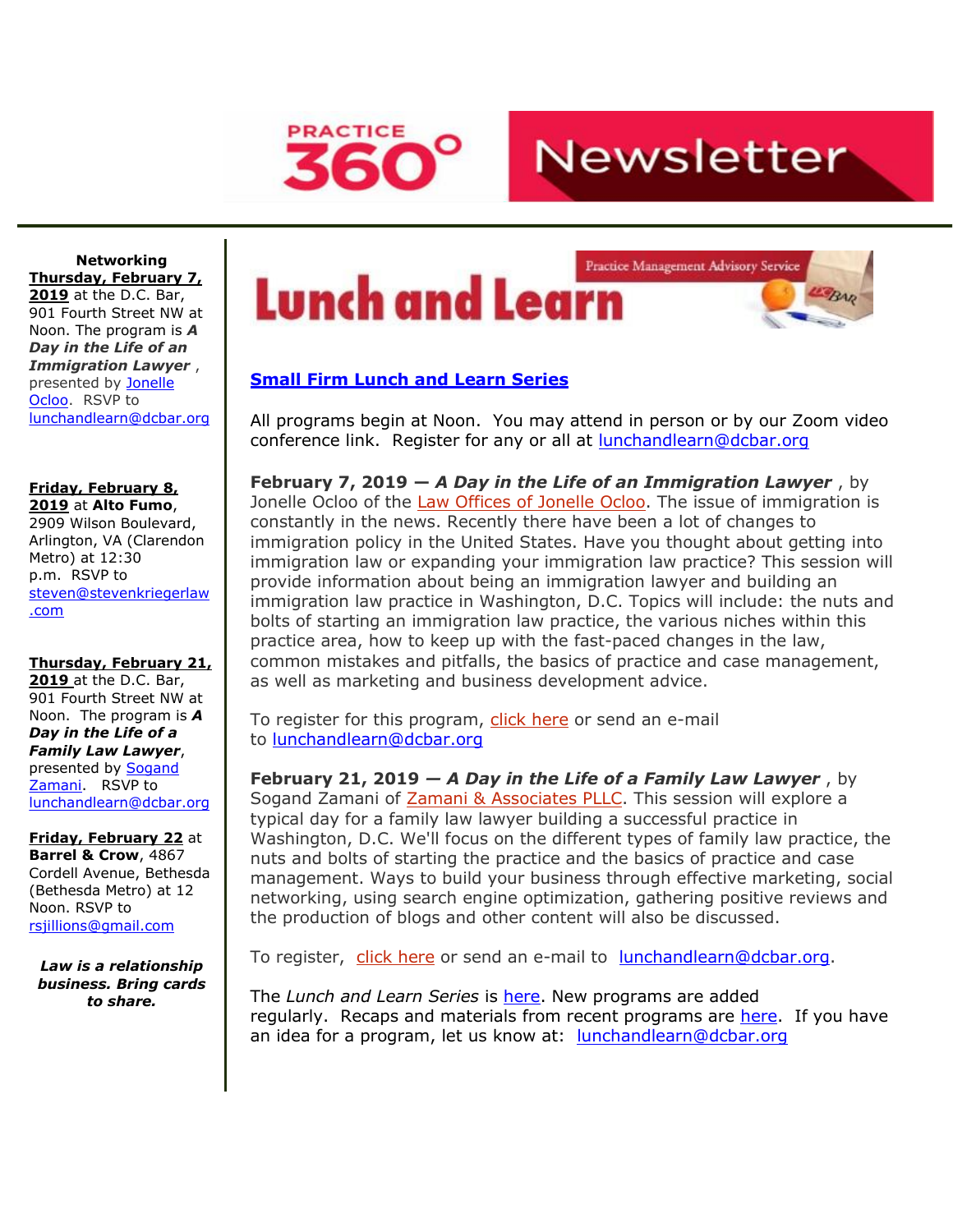#### **PMAS Event Calendar**

- **February 7** *Lunch and Learn*, A Day in the Life of an Immigration Lawyer.
- **February 13** Day 1 of *Basic Training & Beyond*.
- **February 20** Day 2 of Basic Training & Beyond.
- **February 21** *Lunch and Learn*, A Day in the Life of a Family Law Lawyer.

#### **Ethics**

**What are the ethical implications of crowdfunding** a legal representation? Read [Legal Ethics Opinion](http://www.mmsend31.com/link.cfm?r=Ng_MTS5ZsMbjM5R-T_-IwQ~~&pe=Xj3AcKVVP2qE0lLxVHtq74ibupCtQK9OkefA36rX9Dxiz1-wMkiv5QZgfRBz1FkpeNtvfQMS-m8worfcQVluJA~~&t=NC5L1yuIg3D3TLu-pPzruQ~~)  [375](http://www.mmsend31.com/link.cfm?r=Ng_MTS5ZsMbjM5R-T_-IwQ~~&pe=Xj3AcKVVP2qE0lLxVHtq74ibupCtQK9OkefA36rX9Dxiz1-wMkiv5QZgfRBz1FkpeNtvfQMS-m8worfcQVluJA~~&t=NC5L1yuIg3D3TLu-pPzruQ~~) for guidance.

**What are your obligations to a**  *prospective client***?** Read [Legal Ethics](http://www.mmsend31.com/link.cfm?r=Ng_MTS5ZsMbjM5R-T_-IwQ~~&pe=h4ACV8nx3Ct8sgUxZFbP7TdgdmrpDO0V7vDCC8NXnzhJe7p3SdEInJTIbcEbLwJYPflcuTvUtZIy6ZAHzp6SKA~~&t=NC5L1yuIg3D3TLu-pPzruQ~~)  [Opinion 374](http://www.mmsend31.com/link.cfm?r=Ng_MTS5ZsMbjM5R-T_-IwQ~~&pe=h4ACV8nx3Ct8sgUxZFbP7TdgdmrpDO0V7vDCC8NXnzhJe7p3SdEInJTIbcEbLwJYPflcuTvUtZIy6ZAHzp6SKA~~&t=NC5L1yuIg3D3TLu-pPzruQ~~) to find out.

**Have you read** the

Legal Ethics Opinions on *social media and lawyers?* They are here: [LEO 370](http://www.mmsend31.com/link.cfm?r=Ng_MTS5ZsMbjM5R-T_-IwQ~~&pe=FQPq0J9VpwnmdePrHoQkKI8lN6H6fmyW0mNQn0DB7IDCI3ZEH3zh3e1IjGV3X9363fZ_vocyOyLLKiOpOU7x5Q~~&t=NC5L1yuIg3D3TLu-pPzruQ~~) and [LEO 371](http://www.mmsend31.com/link.cfm?r=Ng_MTS5ZsMbjM5R-T_-IwQ~~&pe=z4wSrCD7hlZwgskKa7p1Y_BBLg_WuYwY1OArkR9rJDoYI2pYI9vlc58BdpNxwJBF8WQqnm9vM_SKlQ1X3cz6jA~~&t=NC5L1yuIg3D3TLu-pPzruQ~~)

Check the small firm legal trends and compensation reports [here.](http://www.mmsend31.com/link.cfm?r=Ng_MTS5ZsMbjM5R-T_-IwQ~~&pe=2hCchl6k8KD2YA2VrpsJ6mDva5joDJ2FuBc_8Y7gby9XSK4ATkF_nYy4OfQzSHg310Su7R5Ne48DIkbbyyf7lw~~&t=NC5L1yuIg3D3TLu-pPzruQ~~)



Our monthly [Basic Training & Beyond](http://www.mmsend31.com/link.cfm?r=Ng_MTS5ZsMbjM5R-T_-IwQ~~&pe=ajF008D1RtI0d-tqgaCarSpvpK6CwbJ7h09C_7gviks9ElJrGXJE8-VpBuXql1mzWm-G_ym94Mh9FmEgkncRLQ~~&t=NC5L1yuIg3D3TLu-pPzruQ~~)**, is set for** February 13 and 20, 2019 / 9:15 a.m. – 4:30 p.m. Register: [BasicTraining@dcbar.org](mailto:BasicTraining@dcbar.org) This program has been presented 221 times. More than 3,000 lawyers have attended over the last eleven years and many have launched and are operating small law firms. One-day [Saturday sessions](http://www.mmsend31.com/link.cfm?r=Ng_MTS5ZsMbjM5R-T_-IwQ~~&pe=_oZaejLwIRUt9pexAtRUf9KjRniTlsrHZz_q8RAMXWXEvJmd9xYzF1vQgkiFROGpLb6pxEHTgF158JXKWI-JzQ~~&t=NC5L1yuIg3D3TLu-pPzruQ~~) are offered on March 9 and May 18, 2019.



**May 17, 2019**

**Save the date for the 5th Annual Practice 360 | A Day for Lawyers and Law Firms. [Click here](http://www.mmsend31.com/link.cfm?r=Ng_MTS5ZsMbjM5R-T_-IwQ~~&pe=i73WQal8Bi70hIAhMqlvl9Oa4XFQAbB3NhVrVWGb6fB40ZDB1bqdxrpKYRyeixxz97iqrzf3ce284mqh7I1Jnw~~&t=NC5L1yuIg3D3TLu-pPzruQ~~) for a video preview**

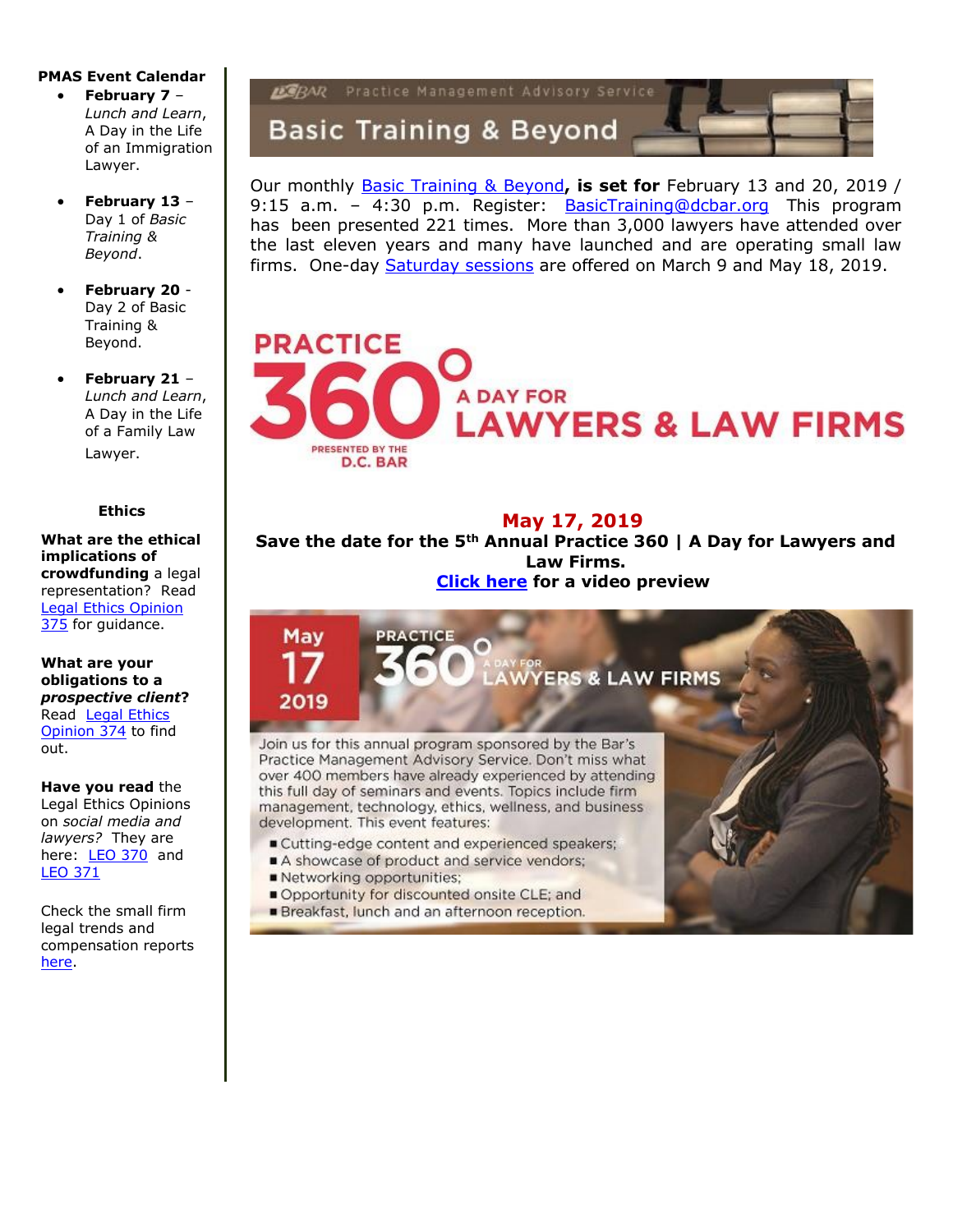# **From the Desks of Dan and Rochelle**

The new e-Manual for Basic Training & Beyond can be downloaded [here.](http://www.mmsend31.com/link.cfm?r=Ng_MTS5ZsMbjM5R-T_-IwQ~~&pe=Gso2-Y3xpQCloNAFURk2cUlRPUT1VfTJvavjyjzb1oI7dAf08zKp0FqvuzwNUMLypIXsyq7zTA4u1fjwMDeibw~~&t=NC5L1yuIg3D3TLu-pPzruQ~~)

For more information on PMAS programs, [click here.](http://www.mmsend31.com/link.cfm?r=Ng_MTS5ZsMbjM5R-T_-IwQ~~&pe=gG75nqi_CIhLZVQyYPKDJnuQXu3ViG0zWfA7WVaUzpJgcScdIVNR8iKPgrfepXoqmsRs30Uf-iba9aWh-RBB8Q~~&t=NC5L1yuIg3D3TLu-pPzruQ~~)

#### **Other Events CLE, Communities Events & Pro Bono:**

*Continuing Legal Education* programs are [here.](http://www.mmsend31.com/link.cfm?r=Ng_MTS5ZsMbjM5R-T_-IwQ~~&pe=JpHYs3JcaXwzLuISIlAUwHoKQN26ch2wnckBbZ24chKxHKN_XUydgX_uYHMjTh2Cc0y1rOH1m8C_vZAkh_Bovw~~&t=NC5L1yuIg3D3TLu-pPzruQ~~)

*Communities Events*  are [here](http://www.mmsend31.com/link.cfm?r=Ng_MTS5ZsMbjM5R-T_-IwQ~~&pe=zeRv4og3l3Z896FT_Wucs_nwtH0tLKgU0UUoo7txPWbqdekmFVtO41i70wcX689KhsE_1ZjHn2cy4JvLH3V09A~~&t=NC5L1yuIg3D3TLu-pPzruQ~~)*.*

*Pro Bono Center*  training programs are scheduled [here.](http://www.mmsend31.com/link.cfm?r=Ng_MTS5ZsMbjM5R-T_-IwQ~~&pe=fb3zDZL7etZ8xVOTCz1WV2rmNjrmhuSmPdpzz4Ofr-eJKWgdVpSvhz_l-P7iCcDjc8XHbzLAlSbYneQt4MBJow~~&t=NC5L1yuIg3D3TLu-pPzruQ~~)



*Daniel M. Mills, assistant director, D.C. Bar Practice Management Advisory Service*

It has always fascinated me that lawyers share personality characteristics. Based upon the research of [Dr. Larry Richard](http://www.mmsend31.com/link.cfm?r=Ng_MTS5ZsMbjM5R-T_-IwQ~~&pe=wmc4eclqLJSuBUrxVrtzlDkTKeX44peb45CQLAwT-s9I34LaqFxovP8_v_uOxXyX-JqDkMA8RB5DxPDt7HTZrQ~~&t=NC5L1yuIg3D3TLu-pPzruQ~~) , a lawyer and industrial psychologist, lawyers are twice as skeptical as the rest of the population. We are also twice as independent and cerebral as everyone else. And we bring a sense of urgency to what we do twice as much as nonlawyers. That we tend to be questioning, analytical, independent and urgent is likely what drew us to this profession. These are good characteristics to have for professional problem solvers. This is why folks hire us to solve their problems.

The dark side of our shared personality characteristics, according to Dr. Richard, is that we are way less resilient than the rest of the population and very low on sociability. Some might say lawyers tend to be thinned-skinned introverts. Thus, we take defeat and rejection very personally and would just as soon not network.

What's the takeaway from this research? Our shared personality characteristics are great for solving our clients' problem, but they don't work so well when we apply them to growing our problem-solving business, also known as our law firm. The law firm as a business, to be successful, requires an entrepreneurial skill set that is very different from the shared personality characteristics found by Dr. Richard. Our law firm business plan template and workbook can point you in the direction of an entrepreneurial mindset for managing and growing your firm. Request these from [PMAS@DCBar.org](mailto:PMAS@DCBar.org)

*--Dan*